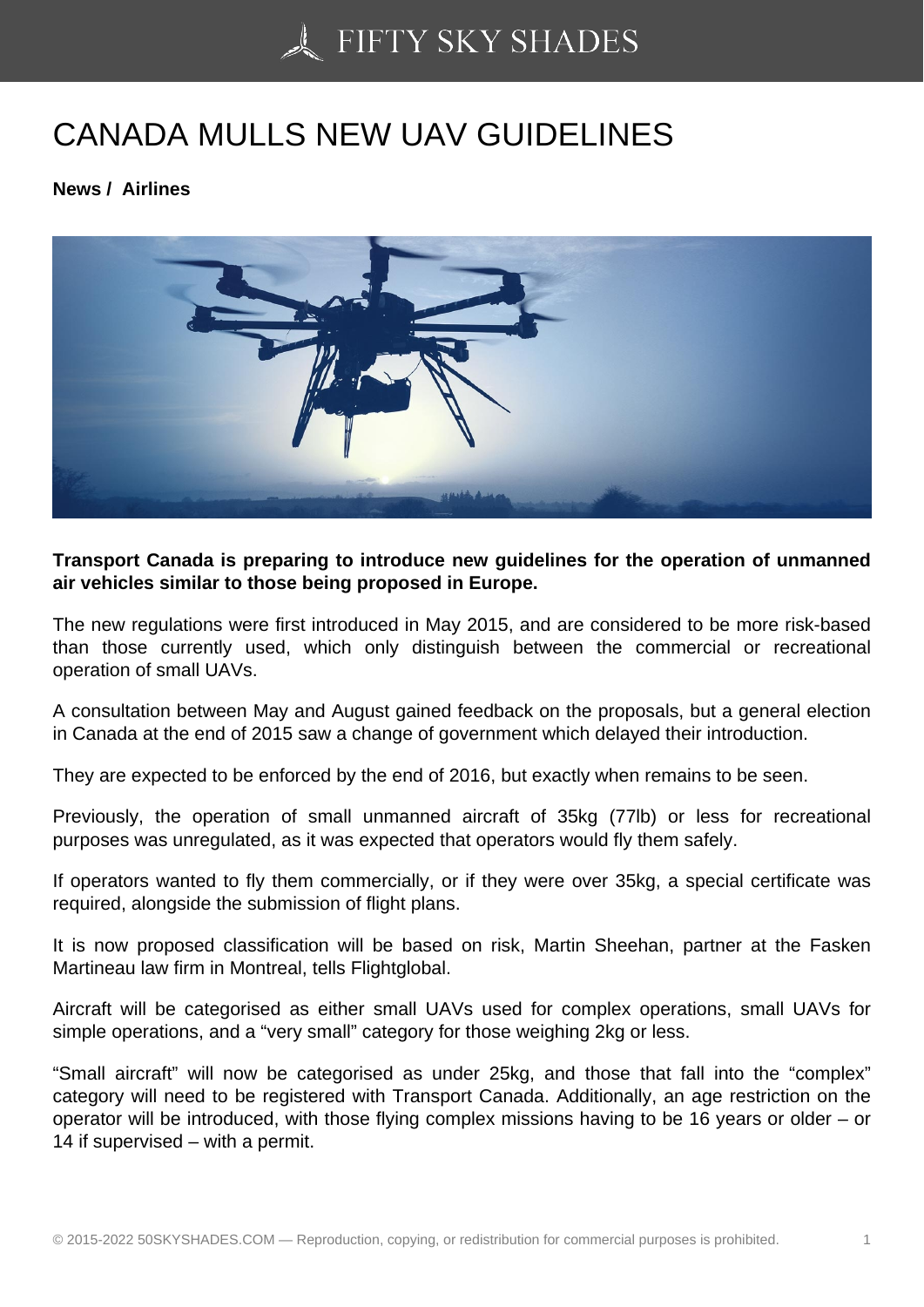Asset Image

Image not found or type unknown

## REX/Shutterstock

EASA is also proposing risk-based regulations for UAVs operated in Europe, which includes an "open" category for aircraft weighing 25kg or less that do not need authorisation to operate, either commercially or recreationally.

Sheehan says the proposed regulations have generally been accepted in Canada, although there are still parties on both sides of the debate asking for more or less regulation.

"Countries are leapfrogging each other at the moment to allow for these operations," Sheehan says.